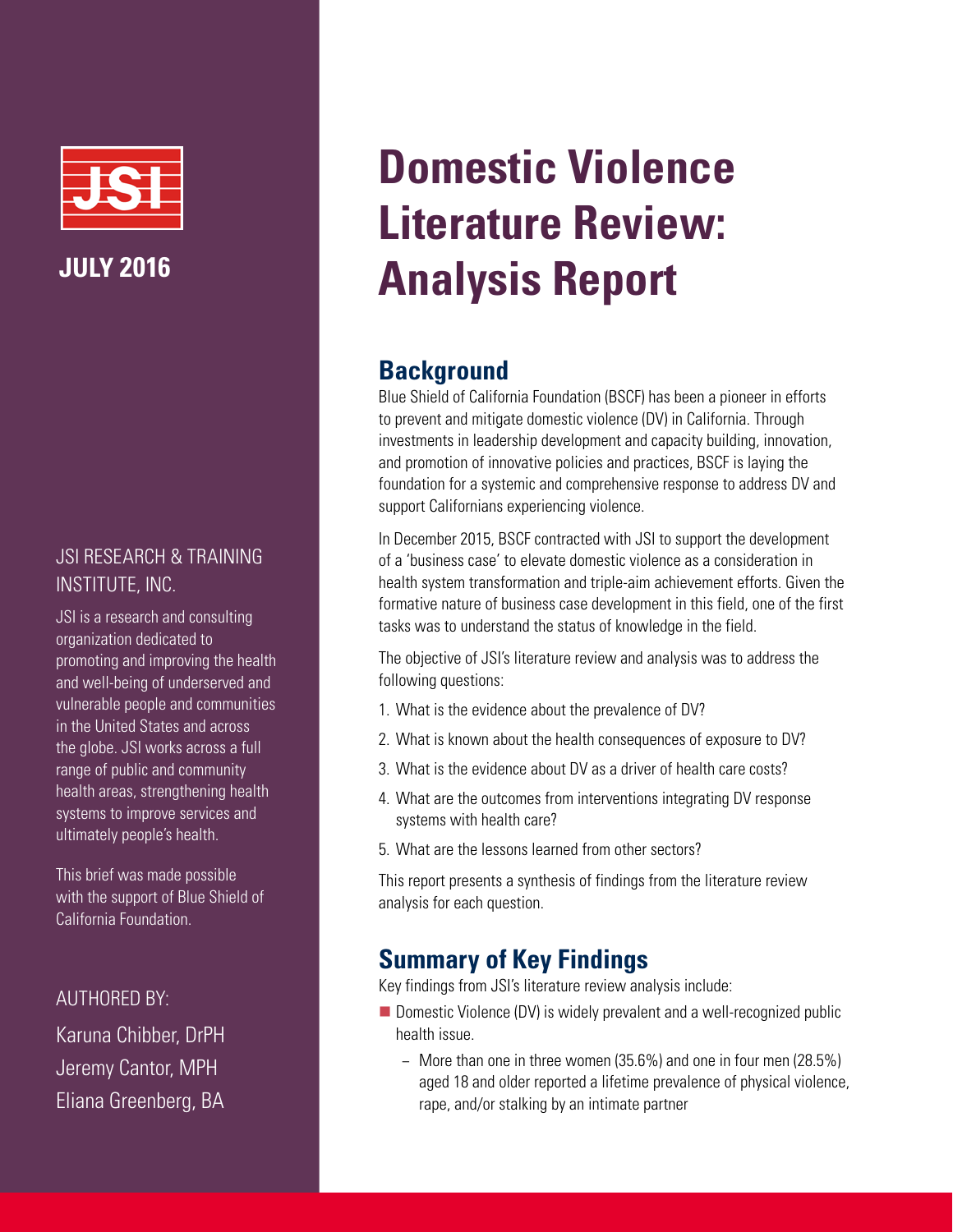- Being younger (18-24 years), female, a racial/ethnic minority, and low income are associated with higher rates of domestic violence.
- DV has immediate, short, and long-term health effects through injuries; chronic health, mental health, and substance abuse conditions; and health risk behaviors.
	- − Emerging research demonstrates the complex relationships between DV, mental health conditions, health-risk behaviors and other socioeconomic stressors.
	- − Women with a history of DV are 3X time more likely to have a mental health condition, and 6X more likely to be drug/alcohol dependent compared to non-abuse women.
	- − Conversely, mental health patients report higher rates of lifetime abuse and women with substanceuse disorders are at higher risk for DV.
- A large and growing body of evidence indicates that DV elevates health care utilization and costs, but current estimates are considered to underestimate the true cost of DV due to undisclosed and/or undiagnosed abuse.
	- − The medical cost burden within the 12 months after victimization ranges from \$2 to \$7 billion nationally.
	- − Higher health care utilization rates and costs persist even 3 to 5 years after DV exposure has ended.
	- − Even though health care utilization increases for all services, ED use is seen to increase the most.
	- − Physical violence has been found to increase health care utilization more than other forms of abuse.
	- − DV exposure increases the need for mental health services.
- $\blacksquare$  DV not only affects survivors but also their families, in particular children who witness abuse. It impacts their physical and mental health, and increases their risk for adult victimization and perpetration.

■ Intervention research largely focuses on process outcomes (e.g., numbers screened, numbers of providers reporting increased screening). There is limited evidence on the effectiveness of interventions in reducing DV, improving health outcomes, and/or reducing health expenditures over time.

# **Methods**

JSI used the following methods to search the literature:

- 1. Targeted searches of electronic databases of peerreviewed literature (PubMed, Medline and Google Scholar)
- 2. Website and review of publication lists of leading organizations in the field (e.g., CDC, Family Violence Council, National Resource Center on Domestic Violence, Prevention Institute, National Center on Domestic Violence, Trauma, and Mental Health, Futures Without Violence, and National Center on Domestic Violence and Sexual Abuse)
- 3. Cross-referencing of reference lists of select publications

Searches were conducted based on all possible combinations of a set of search terms pertinent to the impact of domestic violence on health and health care costs. Search terms included: domestic violence, economic cost, societal cost, health care utilization, domestic violence and prevalence, mental health, reproductive health, chronic health, and substance abuse respectively. Searches were restricted to publications between the dates of 2006 and 2016 and on data collected from U.S. populations. JSI included a few articles published before this time period (e.g., seminal literature and landmark studies).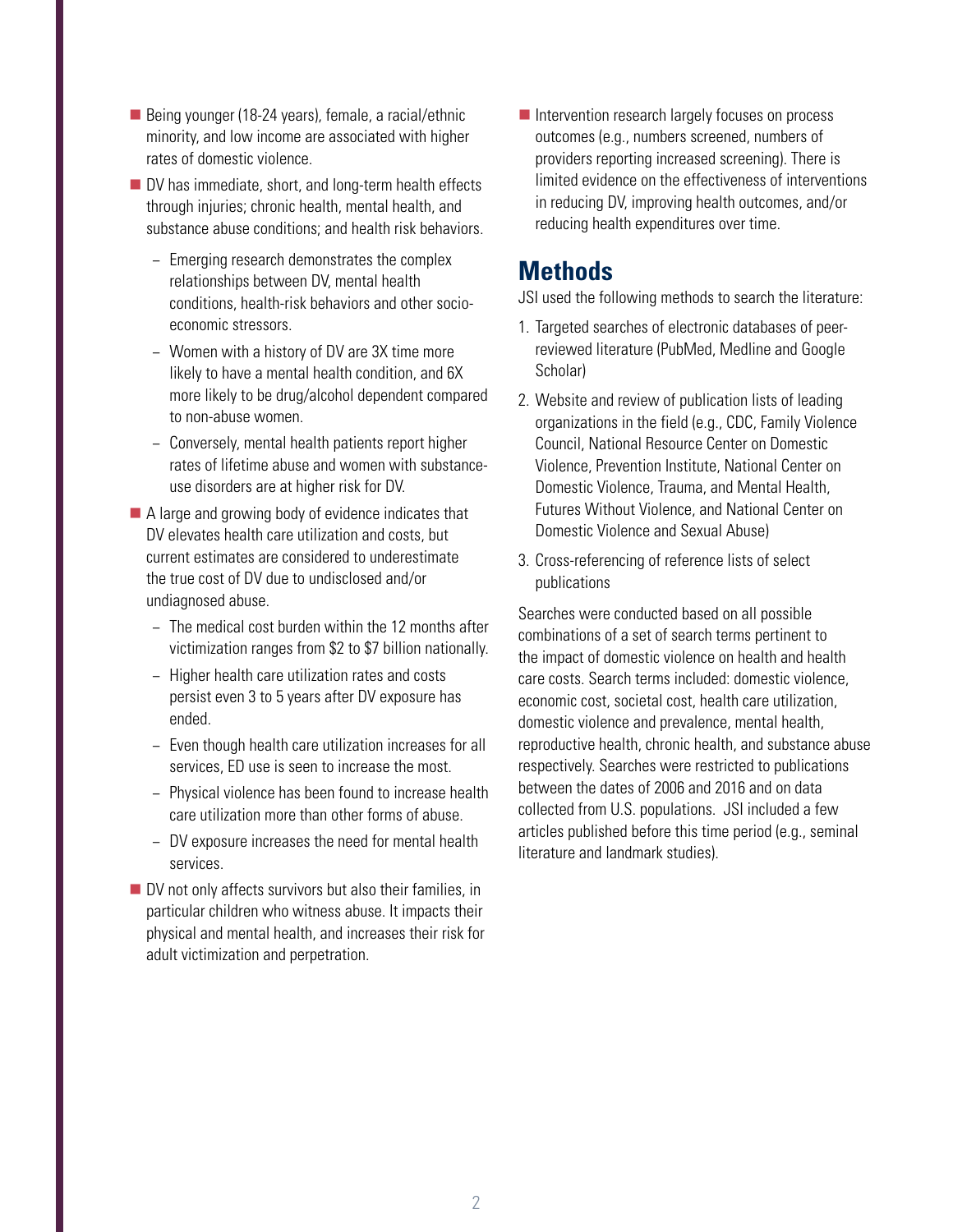# **Findings**

Figure 1 presents a conceptual framework of the linkages from DV risk factors to incidence to investment to impact. While there is evidence for many of these linkages, there is limited evidence where the full chain has been demonstrated, especially the impact interventions have on health outcomes, behavioral health, violence rates, and health care utilization and costs. Areas where major gaps remain are annotated.

## **DV is widely prevalent and disproportionately experienced by younger, low-income women of color**

**Prevalence.** Extensive evidence spanning more than three decades documents the widespread prevalence of DV in the United States. According to the CDC, in 2010 more than one in three women (35.6%) and one in four men (28.5%) aged 18 and older reported a lifetime prevalence of physical violence, rape, and/or stalking by an intimate partner.<sup>1</sup> Annually DV affects more than 12 million women and men in the US.[2](#page-8-1) These estimates are likely to underestimate the actual rates since many DV survivors may not disclose abuse due to safety concerns. **Risk factors.** Being young (18-24 years), female, a racial/ethnic minority, and low income are associated with higher rates of violence.<sup>1</sup> Women are twice as likely as men to experience multiple forms of abuse over their lifetime, and three times more likely to be injured (42% vs. 14%). Black non-Hispanic women (44%) and multiracial non-Hispanic women (54%) are significantly more likely to experience lifetime violence compared to White non-Hispanic women ([3](#page-8-2)5%).<sup>3</sup> Women with annual incomes lower than \$25,000, and women experiencing food and housing insecurity are more likely to report having experienced DV. Similar patterns have been observed among men who experience DV.

## **DV is associated with adverse and longterm health consequences**

A large body of evidence documents the association between DV and fatalities, injuries, and myriad adverse and long-term physical and mental health outcomes, 1,[4](#page-8-3),[5,](#page-8-4)[6](#page-8-5)[,7](#page-8-6) including outcomes specific to women's health: unintended pregnancy, poor pregnancy outcomes, and sexually transmitted infections.<sup>[8,](#page-8-7)9</sup> Table 1 summarizes key findings regarding the linkages between DV exposure and adverse and long-term health outcomes.



## **Figure 1. Conceptual Framework**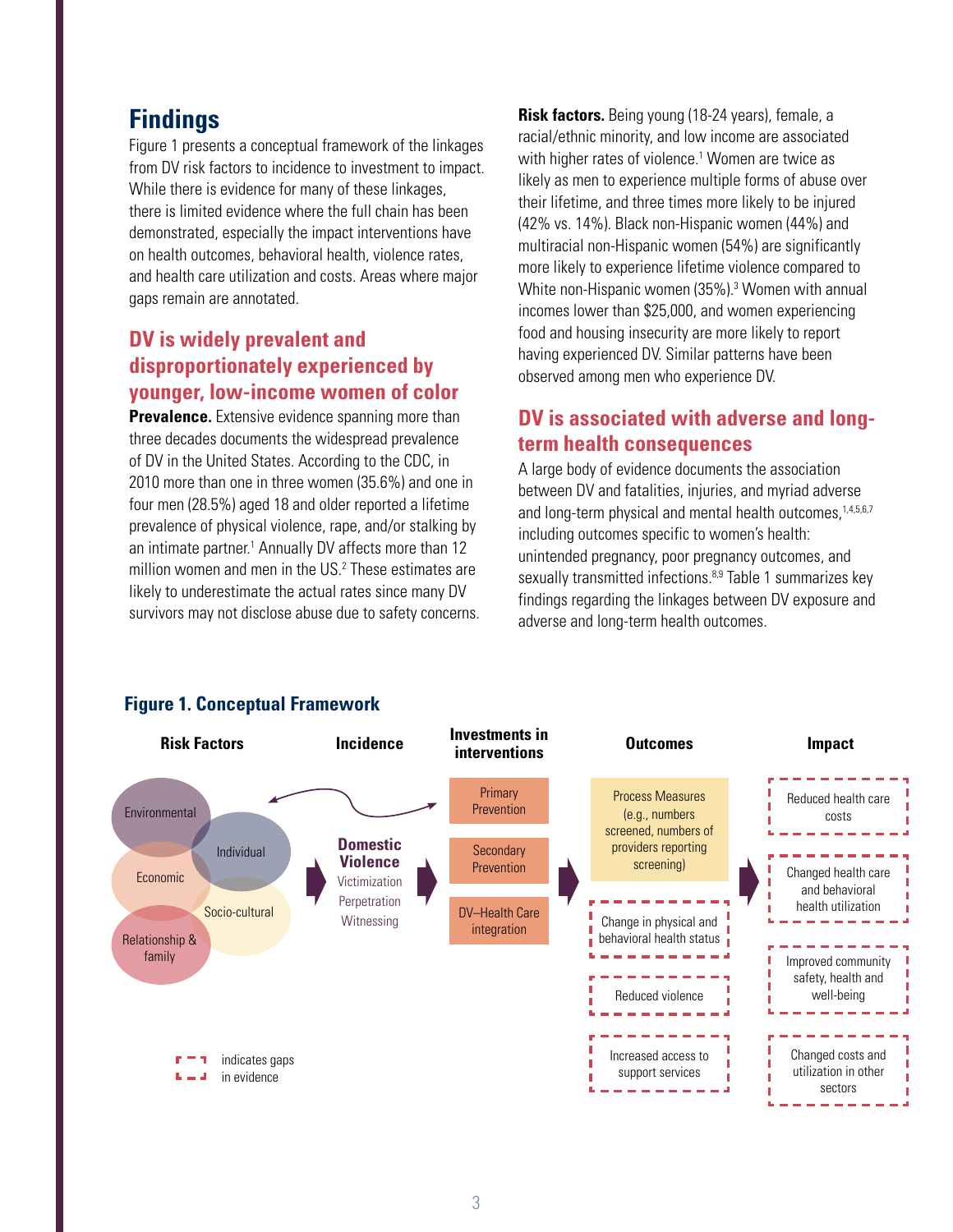|                                           | <b>Health Outcomes</b>                                                                                                                                                                                                                                                                                                                                                                                                              | <b>Key Findings</b>                                                                                                                                                                                                                                                                                                                                                                                                                                                                                                                                                                                                                                                                                                                                                                                                                                                                                                                                      |
|-------------------------------------------|-------------------------------------------------------------------------------------------------------------------------------------------------------------------------------------------------------------------------------------------------------------------------------------------------------------------------------------------------------------------------------------------------------------------------------------|----------------------------------------------------------------------------------------------------------------------------------------------------------------------------------------------------------------------------------------------------------------------------------------------------------------------------------------------------------------------------------------------------------------------------------------------------------------------------------------------------------------------------------------------------------------------------------------------------------------------------------------------------------------------------------------------------------------------------------------------------------------------------------------------------------------------------------------------------------------------------------------------------------------------------------------------------------|
| <b>Injury and</b><br>physical<br>symptoms | Bruises, fractures, bone dislocations<br>$\mathbb{Z}$<br>Head/neck/abdomen/pelvic injury<br>×.<br>Chronic body pain<br>×.<br><b>Headaches</b><br>$\mathbb{Z}$<br>Fatigue<br>$\mathbb{Z}$<br>Shortness of breath<br>П<br>Loss of appetite<br>×.                                                                                                                                                                                      | In 2010, 241 males and 1,095 females were murdered by an abusive<br>Ξ<br>partner. <sup>2</sup><br>Women with a history of DV are more likely to report symptoms<br>$\blacksquare$<br>of: chronic body pain, frequent headaches, fatigue, and activity<br>limitations compared to non-abused women. <sup>3</sup>                                                                                                                                                                                                                                                                                                                                                                                                                                                                                                                                                                                                                                          |
| <b>Chronic</b><br>health<br>conditions    | Asthma<br>L.<br>High cholesterol<br>$\mathcal{L}_{\mathcal{A}}$<br>High blood pressure<br>$\mathcal{L}_{\mathcal{A}}$<br>Cardiovascular disease<br>$\mathcal{L}_{\mathcal{A}}$<br>Gastrointestinal disorders<br>×.<br>Irritable bowel syndrome<br>$\mathcal{L}_{\mathcal{A}}$                                                                                                                                                       | DV has long-term effects; the chronic stress of DV weakens the<br>Π<br>immune systems leading to endocrine and immune system disorders,<br>gastrointestinal and cardiovascular health conditions. <sup>1</sup><br>Prevalence of asthma, irritable bowel syndrome, and diabetes is<br>$\blacksquare$<br>almost twice as high among women with a history of DV compared to<br>women with no DV history. <sup>3</sup>                                                                                                                                                                                                                                                                                                                                                                                                                                                                                                                                       |
| <b>Mental health</b>                      | Depression<br>п<br>Posttraumatic disorders<br>ш<br>Anxiety<br>×.<br>Insomnia<br>$\mathbb{Z}$<br>Inability to concentrate<br>×.<br>Mood swings<br>L.                                                                                                                                                                                                                                                                                 | Depression and PTSD two most commonly diagnosed mental health<br>▉<br>conditions among women experiencing DV.1,10<br>Studies have found prevalence of depression and PTSD to be as<br>$\equiv$<br>high as 70% and 84% respectively<br>Women with DV history 3X more likely to have a mental health<br>$\blacksquare$<br>condition than non-abused women. <sup>10,11</sup><br>Mental health patients have higher rates of lifetime abuse compared<br>▉<br>to the general population. <sup>12</sup><br>DV, health risk behaviors, and mental health conditions are highly<br>Ξ<br>correlated. <sup>7,13</sup><br>Mental health conditions persist long after the abuse ended. <sup>10</sup><br>▉                                                                                                                                                                                                                                                           |
| <b>Health risk</b><br>behaviors           | Smoking<br>b.<br>Overeating<br>$\mathcal{L}_{\mathcal{A}}$<br>Excessive alcohol consumption<br>$\mathcal{L}_{\mathcal{A}}$<br>Substance abuse<br>П                                                                                                                                                                                                                                                                                  | DV exposure leads to health risk behaviors that, in turn, increase<br>Π<br>risk for preventable chronic illnesses (e.g., cardiovascular disease,<br>diabetes and asthma. <sup>1,7,14</sup><br>Women experiencing DV more likely to become alcohol/drug<br>a,<br>dependent compared to non-abused women. <sup>12,15,16</sup><br>Studies have found prevalence of substance abuse among DV<br>$\equiv$<br>survivors to be as high as 72%<br>Women experiencing abuse 6X more likely to have a substance<br>abuse diagnosis than non-abused women<br>Women dependent on substances are at higher risk for DV.1,12,13<br>П<br>A study of women attending a methadone clinic found that 90%<br>had experienced lifetime abuse<br>Women with excessive alcohol consumption 3X more likely to<br>experience DV compared to those who drink occasionally.<br>Substance abuse may be a coping mechanism or a form of coercion. <sup>12,13</sup><br>$\blacksquare$ |
| <b>Women's</b><br><b>Health</b>           | Unintended pregnancy<br>×.<br>Sexually transmitted diseases<br>L.<br>Poor pregnancy symptoms: low rate<br>×.<br>of weight gain, anemia, increased<br>risk of infections, placental<br>abruption, preeclampsia and preterm<br>labor.<br>Poor pregnancy outcomes: premature<br>L.<br>birth, low birth weight, prolonged<br>neonatal intensive care unit stays,<br>and fetal death<br>Coercive sex<br>П<br>Reproductive coercion<br>L. | Unintended pregnancies 2-3X more likely to be associated with DV<br>▉<br>than planned pregnancies. <sup>1</sup><br>Violence is often concurrent with sexual and drug-related STI/HIV<br>П<br>risk, including coercive sexual risk. <sup>17</sup><br>1 in 4 women report being forced to have sex without a condom.<br>Relative to non-abuse women, those with abuse histories 4X<br>more likely to report fear of requesting condoms, and 11X more<br>likely to report fear of refusing sex.<br>Women experiencing DV and reproductive coercion (male partner's<br>▉<br>verbal threats and controlling behaviors to influence contraceptive<br>adherence and pregnancy outcomes, becoming pregnant, continuing<br>or terminating a pregnancy) are 3X more likely to seek multiple<br>pregnancy tests, STI testing, and emergency contraception. <sup>9,18</sup>                                                                                          |

## **Table 1. Association of DV and adverse health outcomes**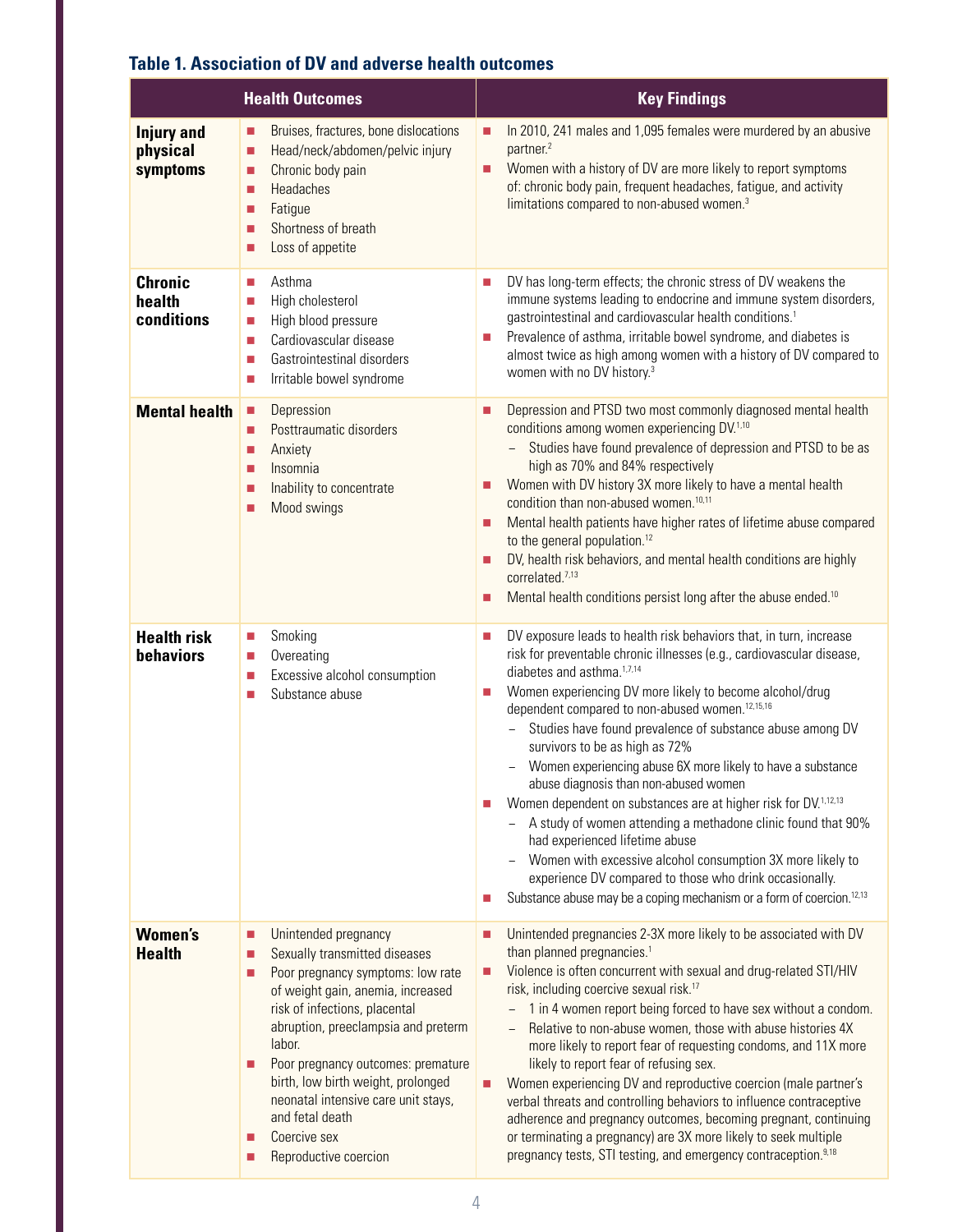## **DV elevates health care costs and utilization**

There is increasing evidence that DV elevates health care costs and health care utilization,<sup>19,[20,](#page-8-19)[21,](#page-8-20)[22](#page-8-21)</sup> although there is little consensus in the field regarding what costs should be included and estimation methods.<sup>[23](#page-8-22)</sup> In the available literature, health care utilization is largely defined as: emergency department (ED), primary care, and hospital outpatient services. There is limited evidence on DV's impact on long-term health care utilization trends and related costs, as well as use of behavioral health services.

Key findings in this area include:

#### **DV imposes a substantial burden on the health care system.**

- A comparison of three cost estimation methodologies that employed survey data (National Violence Against Women Survey (NVAWS) (1995-1996) and Medical Expenditure Panel Survey (MEPS) (2000-2003) data estimated the medical cost burden of DV among US adult women, within the first 12 months of victimization, to range from \$2.3 to \$7.0 billion.<sup>24</sup>
- A study conducted among a random sample of 18-64 year old women members (n=3,333) of a nonprofit HMO serving Washington State and Northern Idaho, found the adjusted annual total health care costs to be 19% higher among women with a history of abuse compared to women with no abuse history. Excess costs due to DV were estimated at \$19.3 million annually for every 100,000 women enrollees.<sup>25</sup>

#### **Women experiencing DV are more likely to use the ED over other health care services.**

 $\blacksquare$  Two studies linked administrative data for Medicaid eligible women with IPV Case databases from the state to retrospectively examine health care utilization trends for women identified as victims of violence.<sup>[26,](#page-9-2)[27](#page-9-3)</sup> Both studies found that leading up to and right after a woman's DV experience, ED use escalated more than other health care services. In one of these studies (n= 964), 64% of the sample received at least one ED visit during the year of assault, and 81% of these women generated a total of 4456 ED visits in three years.<sup>[27](#page-9-3)</sup>

A study among a random sample of homeless women in New York (n=389) found that DV history was associated with higher ED use but neither primary care use nor outpatient use even after controlling for socio-demographics, childhood abuse, and having a psychiatric diagnosis.[28](#page-9-4)

#### **Higher health care utilization and costs persist even after DV exposure has ended.**

- $\blacksquare$  The few studies examining trends in health care utilization and costs by timing of abuse found that costs were highest during abuse, for the first 12 months following abuse, and as much as 20% higher among abused women compared to non-abused women even five years after the abuse had ended.<sup>25,[29](#page-9-5)</sup>
- A study among a random sample of 18-64 year old women members (n=3,271) of an integrated group practice in the Pacific Northwest had slightly different findings. Higher health care costs among abused women versus non abused women were sustained for three years following the end of exposure.<sup>30</sup> However, the trend reversed by the 4th year following the end of exposure to violence, and health care costs among abused and non-abused women remained similar for the next 10 years.

#### **Physical violence increases health care utilization more than other types of abuse.**

A study among a random sample of 18-64 year old women (n=3,333) from a health plan in a metropolitan area found that physically abused women had the highest utilization of all health care services compared to non-abused women and women experiencing other forms of abuse (emotional and sexual).<sup>29</sup> Annual health care costs were 42% higher for women with ongoing physical abuse as compared to never abused women.

#### **DV exposure elevates the need for mental health services.**

A study using 2009 data from the California Health Interview Survey found that one in three adults reporting lifetime experience of DV indicated a need for mental or behavioral health services.<sup>11</sup> DV survivors were also 2.5 times more likely to report having seen a provider in the past year for mental/behavioral health problems as compared to non-abused Californians.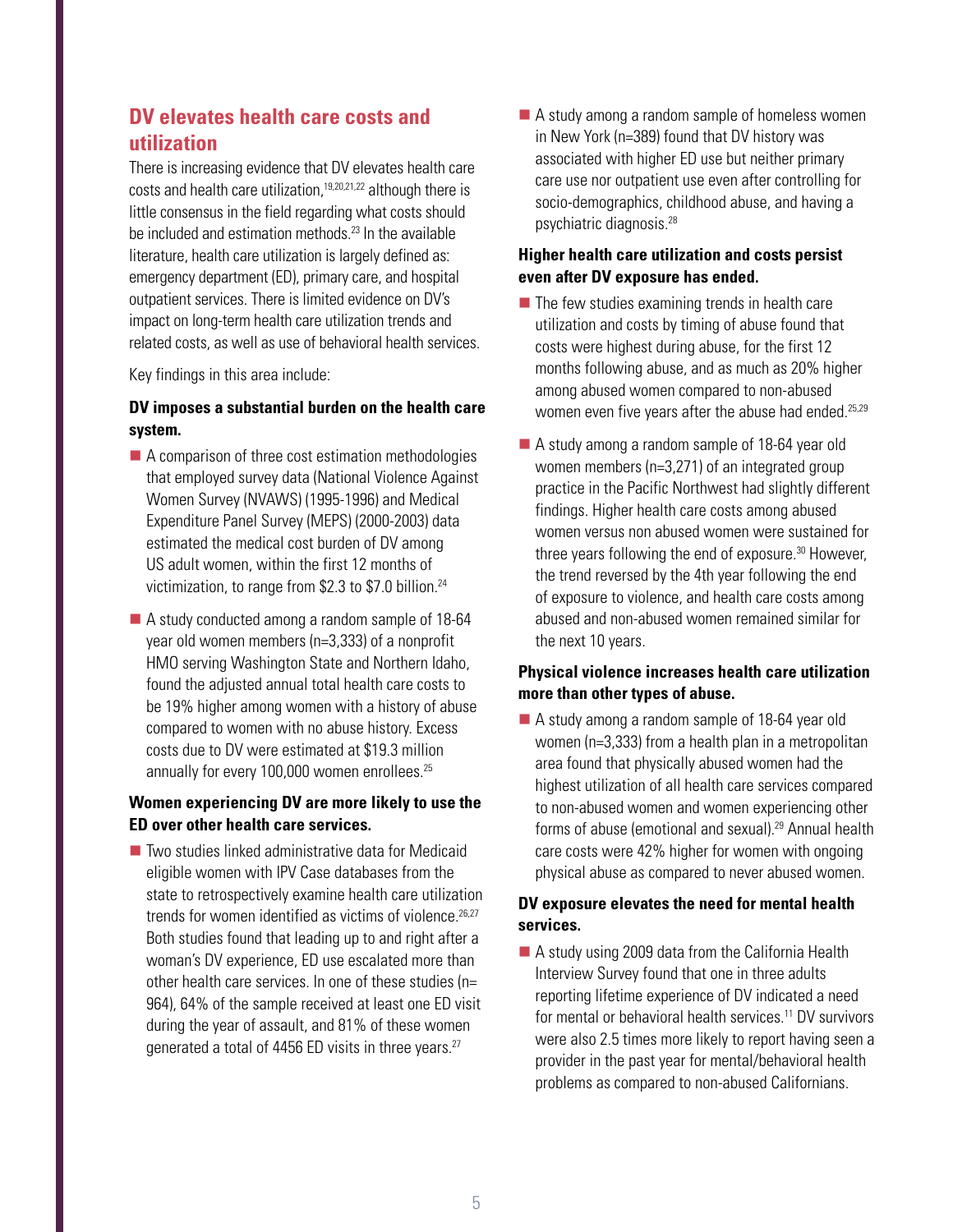A study among 18-64 year old female primary care patients (n=97) of a clinic in the Midwest found that DV exposure leads to higher levels of anxiety, depression and PTSD, which, in turn, leads to increased outpatient, mental health service, and ED utilization.[6](#page-8-5)

#### **Current cost estimates are likely to underestimate the true cost of DV.**

Cost estimates largely rely on survey data and administrative data, both of which have limitations.<sup>[24](#page-9-0)</sup> Survey data, are based on self-reports and suffer from recall bias. Administrative data, suffer from gaps in DV identification, diagnosis coding and documentation.[22](#page-8-21),[27](#page-9-3),[31,](#page-9-7)[32](#page-9-8) The gaps are attributed to patient under-reporting due to safety concerns and missed opportunities by providers to screen for DV, either due to a lack of training on how to screen and/or how to code DV visits.

Additionally, most cost estimates exclude costs incurred by adolescents even though prevalence of DV among adolescents is known to be high.<sup>1</sup> Importantly, costs resulting from psychological and emotional abuse and relating to chronic and behavioral health conditions from long-term DV exposure are also largely excluded from estimates due to limited data availability.

## **DV affects non-health outcomes and has implications beyond DV survivors**

In addition to adverse and long-term health outcomes and higher health care utilization and costs, DV survivors may experience many non-health outcomes.<sup>[20](#page-8-19),[33](#page-9-9),34</sup> This includes reduced quality of life and lifetime potential, loss of productivity, lost wages from missing work, need for housing services, and increased risk for future victimization, among others.

Indirect exposure to DV or witnessing abuse has been found to affect children's health and well-being across the lifespan. Emerging research finding include:

■ A study examining children's health care utilization trends (n=1,391) found that children whose mothers experienced DV had higher health care utilization and costs even if their mother's abuse ended before they were born[.35](#page-9-11) Costs were significantly higher for

mental health, primary care, and laboratory services. Children directly exposed to abuse (after birth) had greater ED and primary care utilization, and were three times more likely to use mental health services even after exposure ended as compared to children whose mothers did not experience DV.

- $\blacksquare$  The landmark adverse childhood experiences study (ACEs), demonstrated the additive dose-response relationship between number of ACEs experienced and adult adverse health risk behaviors (e.g., smoking, alcoholism, drug use) and chronic health outcomes (obesity, depression, diabetes, heart disease, stroke, COPD).[36](#page-9-12),[37](#page-9-13),[38](#page-9-14)
- $\blacksquare$  Evidence has also established the correlation between witnessing DV in childhood and risk of adult victimization, adult violence perpetration, and criminal activity[.33,](#page-9-9)[38](#page-9-14)

## **Intervention research largely focuses on process outcomes**

Interventions integrating DV response systems with health care consist primarily of screening, counseling and referral. As annotated in Figure 1, rigorous evaluations of these interventions are limited. The evaluations that do exist mostly focus on process outcomes (e.g., number of providers reporting screening for DV, number of women screened, number of women referred) and the diagnostic accuracy of screening instruments and approaches, rather than intervention impact on reducing DV and/or improving health outcomes. Other limitations of intervention research include: lack of true control groups, self-reported measures, and high loss to follow-up. Further, to our knowledge, there are no studies of the cost effectiveness of health care interventions to address DV among US populations.

There are some promising international studies in this area[,39](#page-9-15) including one systematic review of the evidence on the effectiveness of screening and interventions in health care settings. This review includes data from the UK, Canada and Australia and the US and found mixed results[.40](#page-9-16)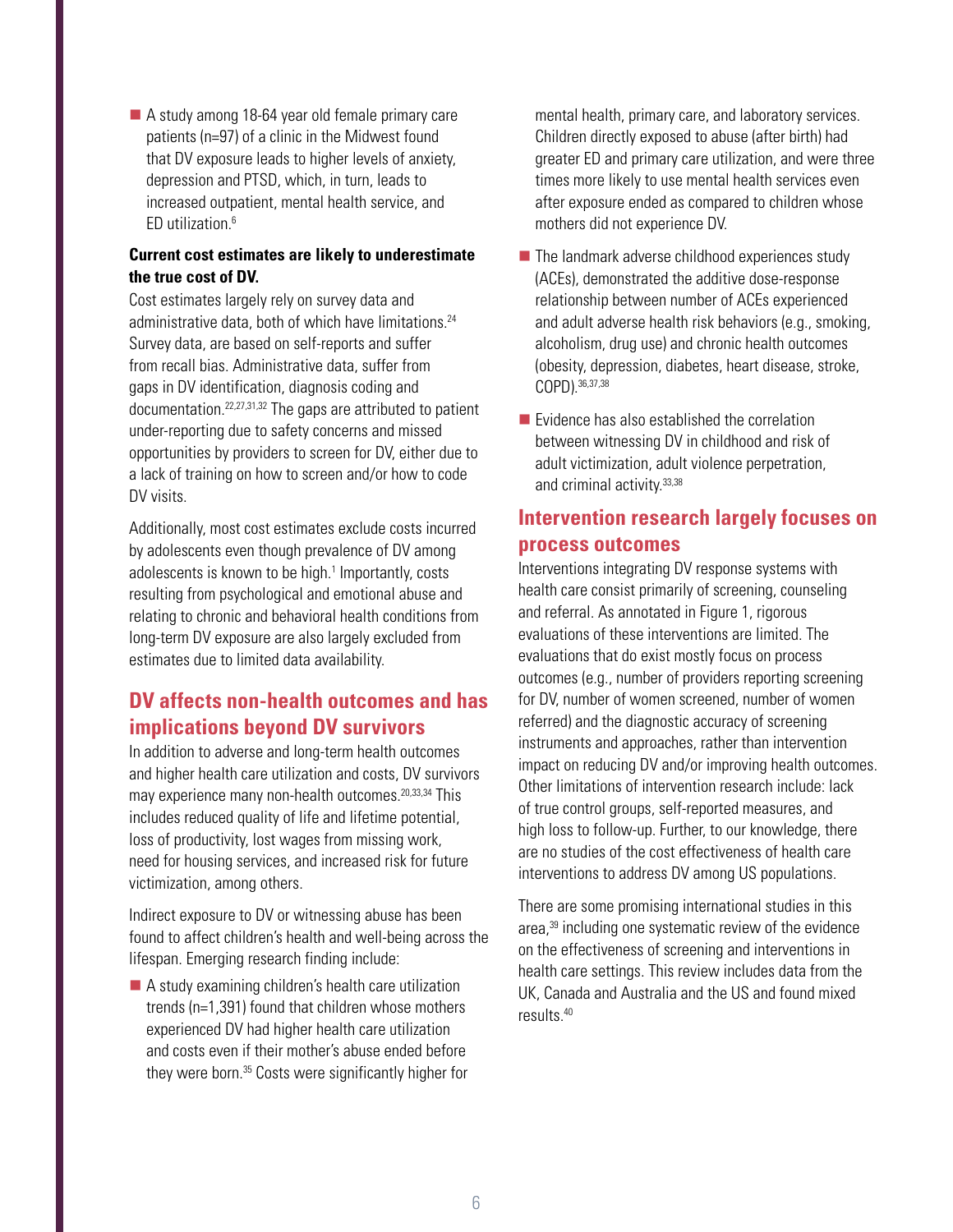## **Lessons from other sectors**

The health care sector is in the midst of an unprecedented period of transformation and innovation. In addition to coverage expansion through the ACA, unsustainable costs and the rapid move toward value-based payment have sparked many thought-leaders to conclude that "In health care, the days of business as usual are over... It's time for a fundamental new strategy" (Harvard Business Review). Part of that strategy is a move towards better accounting for and responding to social factors that influence health and safety outcomes. This strategic shift is reflected in national initiatives such as CMMI's Accountable Health Communities and State Innovation Models initiatives, and state and local efforts such as California's Whole-Person Care Pilots and Accountable Communities for Health grants.

One issue that has received consistent attention and resources in this time of innovation efforts is housing. Housing and DV are distinct, though not unconnected, issues. There are many lessons for DV advocates and strategists to learn from the manner in which housing leaders developed and consistently employed evidence to elevate their issue. Specific lessons include:

#### **Highlighting the overwhelming cost burden to health and other sectors**

Multiple cities and counties have demonstrated the enormous costs accrued by a very small number of homeless individuals. Figure 2 shows the composite costs across public sectors in LA. This analysis only includes direct service costs for individuals and doesn't reflect other expenses such as public works and library staffing that are expended for the homeless as a population. Nonetheless, the monthly expenditures that are captured for the top decile of homeless individuals illustrate the scale of the issue and the impact on public finances.

#### **Demonstrating the cost-effectiveness of solutions**

A wealth of studies have been conducted over the past 10 years to demonstrate the cost effectiveness and savings of targeted housing initiatives. For example:

- A review of studies of initiatives in five states found cost declines ranging from 28-79% after entry into supportive housing.<sup>[41](#page-9-17)</sup>
- A 2014 study from Charlotte, North Carolina found that during the first year of supportive housing,

tenants experienced a 70% reduction in hospital and emergency room use, and average annual hospital bills per tenant dropped from \$41,5[42](#page-9-18) to \$12,472.42

**Hennepin Health, an Accountable Care Organization** in Hennepin County, Minnesota, has housed over 200 high-utilizing individuals. Initial data indicates a 79% reduction in hospitalization costs and 52% reduction in ER costs and significant net savings after accounting for housing and administration costs.<sup>43</sup>

#### **Consistently tracking the issue**

The outcomes above would not be possible if housing status were not consistently captured in health and social service data sets. This was a deliberate decision on the part of cities such as LA and San Francisco. With a robust push toward Electronic Health Records, and the development of social risk assessment tools such as the National Association of Community Health Centers' PRAPARE tool, data capture and analysis will become much easier.



**Figure 2.** Monthly costs of homelessness in Los Angeles by sector and utilization decile in 2008 dollars.

Source: Flaming D, Burns P, et al. Where We Sleep: Costs when Homeless and Housed in Los Angeles. Economic Roundtable; 2009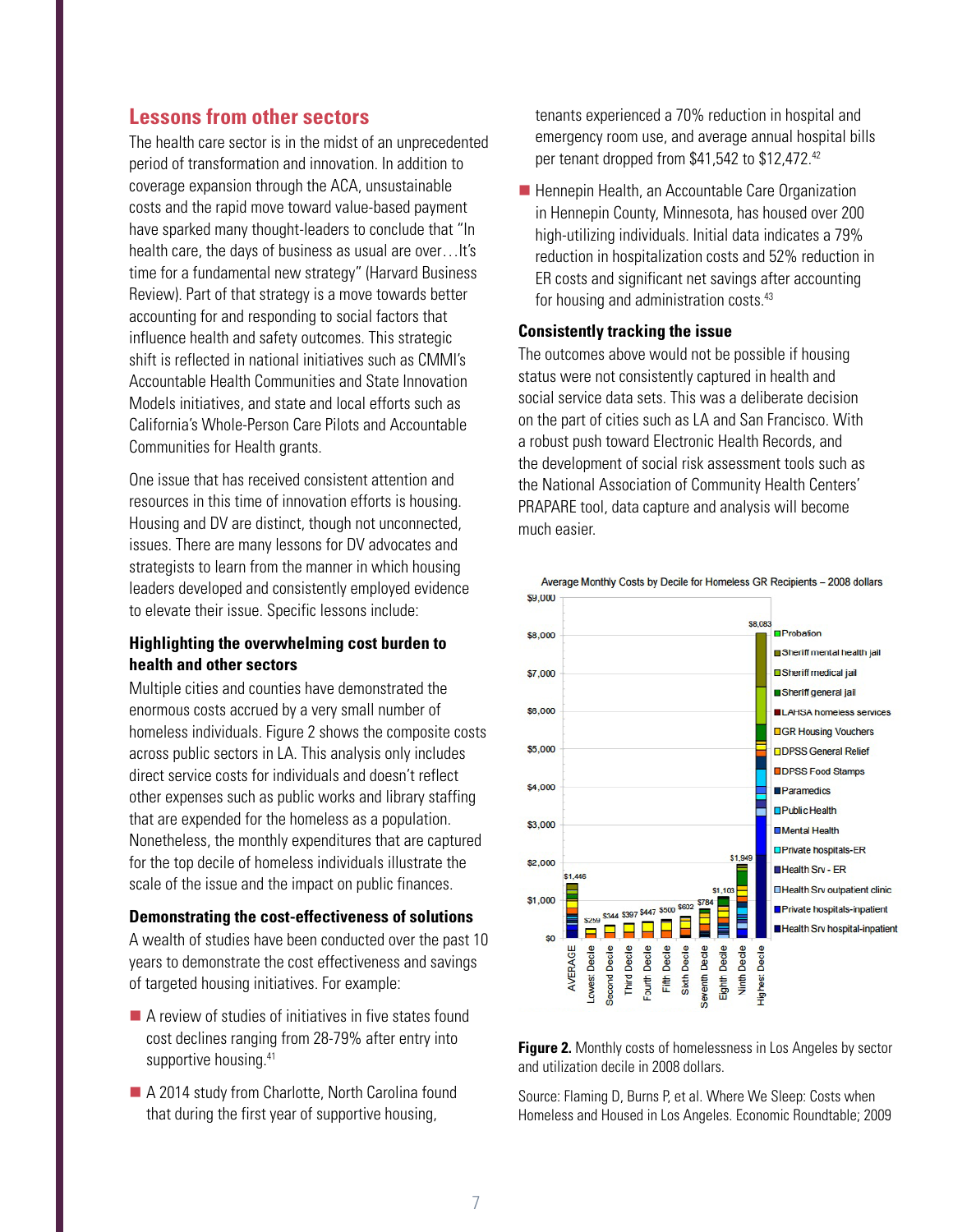# **Conclusion**

The evidence is clear: DV is widely prevalent and a critical health issue with immediate, short, and longterm health effects including injuries and chronic health, mental health, and substance abuse conditions. DV not only affects survivors but also their families, in particular children who witness abuse. Emerging research is beginning to uncover the complexity of the relationships between DV, mental health outcomes, substance abuse patterns, and other socio-economic stressors.

There is also a large and growing body of evidence on how DV elevates health care utilization and costs. Though not conclusive due to non-standardized cost classifications, variations in estimation methodologies, and data availability limitations stemming from undisclosed or undiagnosed abuse, it is hard to ignore the estimates of the substantial burden that DV is imposing on the health system.

That said, there are also major gaps in the evidence base that need to be addressed. Data collection on DV-related health care utilization and costs is not consistent, and largely excludes costs relating to long-term health care utilization and use of behavioral health services. There is limited evidence on the effectiveness of interventions in reducing DV, improving health outcomes and/or reducing health expenditures over time. And, finally, the lack of data exchange and privacy issues limit understanding of the link between DV and costs in other sectors.

Unsurprisingly, these limitations exist because of the complex challenges in DV research: confidentiality, reporting, and safety concerns with data collection and data sharing; challenges with following DV survivors over time; and ethical considerations in conducting rigorous evaluations wherein control groups do not receive interventions that they clearly require. There are, however, promising efforts to address these research challenges and increasing examples of collaborative and community-based research efforts that have successfully developed approaches to balance these concerns with the need to track people over time to assess impact.

Building on the existing literature to form a solid and persuasive evidence base is critical to elevating DV in policy and practice-change discussions and securing expanding resources to mitigate, address, and prevent DV.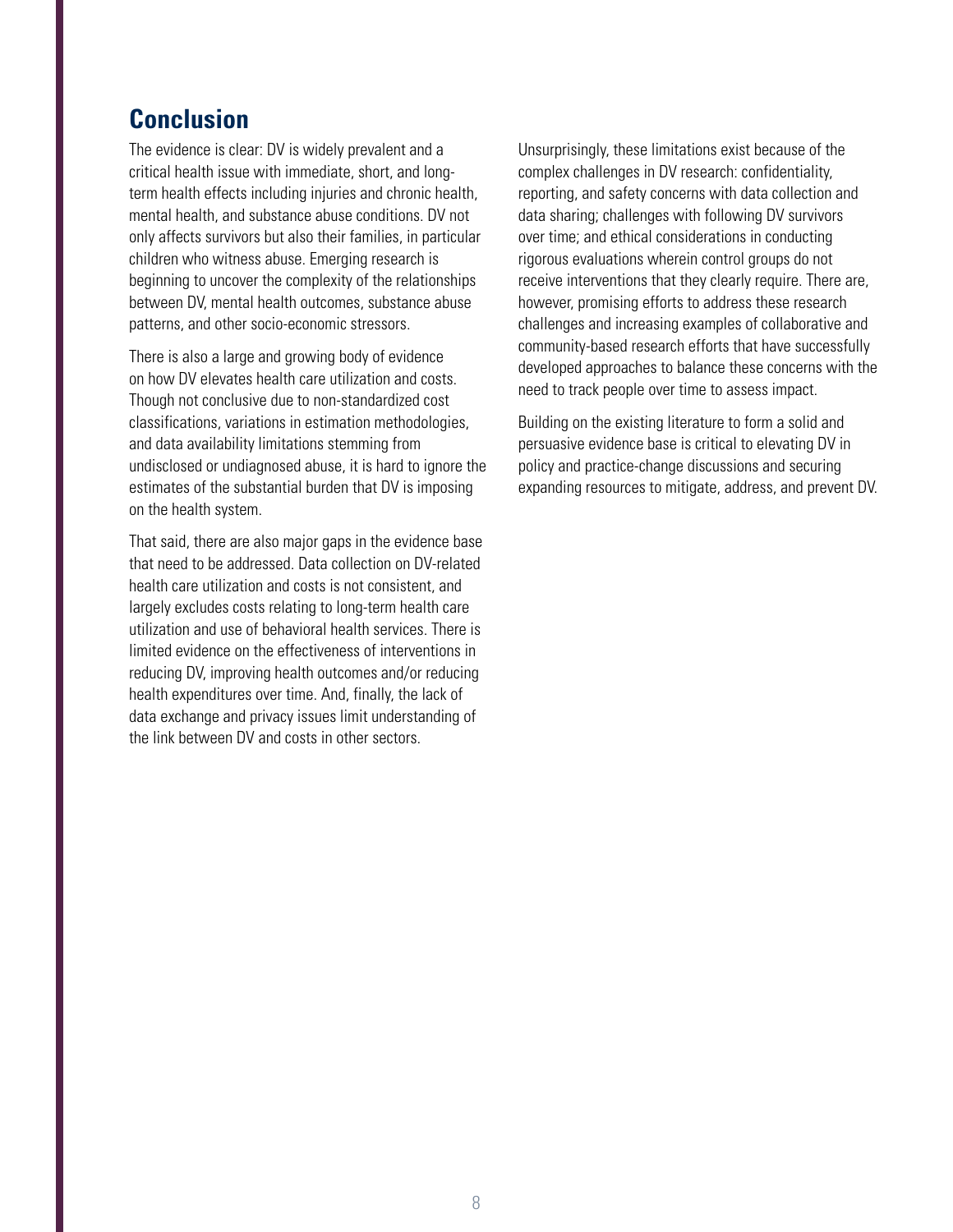# **References**

- <span id="page-8-0"></span>1. Sugg, N., *Intimate partner violence: prevalence, health consequences, and intervention.* Med Clin North Am, 2015. 99(3): p. 629-49.
- <span id="page-8-1"></span>2. Centers for Disease Control, N.C.f.I.P.a.C., Division of Violence Prevention. *Injury prevention and control: Division of violence prevention.* 2016 [cited 2016 May 1]; Available from: [http://www.cdc.gov/violenceprevention/](http://www.cdc.gov/violenceprevention/intimatepartnerviolence/consequences.html) [intimatepartnerviolence/consequences.html.](http://www.cdc.gov/violenceprevention/intimatepartnerviolence/consequences.html)
- <span id="page-8-2"></span>3. Black, M.C., et al., *The National Intimate Partner and Sexual Violence Survey (NISVS): 2010 Summary Report* 2011, National Center for Injury Prevention and Control, Centers for Disease Control and Prevention: Atlanta, GA.
- <span id="page-8-3"></span>4. Campbell, J., et al., *Intimate partner violence and physical health consequences.* Arch Intern Med, 2002. 162(10): p. 1157-63.
- <span id="page-8-4"></span>5. Campbell, J.C., *Health consequences of intimate partner violence.* Lancet, 2002. 359(9314): p. 1331-6.
- <span id="page-8-5"></span>6. Porcerelli, J.H., et al., *Abuse, outpatient charges and utilization, and psychiatric symptoms among urban women on medicaid.* J Am Board Fam Med, 2010. 23(3): p. 363-70.
- <span id="page-8-6"></span>7. Bosch, J., et al., *The Impact of Intimate Partner Violence on Women's Physical Health: Findings From the Missouri Behavioral Risk Factor Surveillance System.* J Interpers Violence, 2015.
- <span id="page-8-7"></span>8. Alhusen, J.L., et al., *Intimate partner violence during pregnancy and adverse neonatal outcomes in low-income women.* J Womens Health (Larchmt), 2014. 23(11): p. 920- 6.
- <span id="page-8-8"></span>9. Miller, E. and J.G. Silverman, *Reproductive coercion and partner violence: implications for clinical assessment of unintended pregnancy.* Expert Rev Obstet Gynecol, 2010. 5(5): p. 511-515.
- <span id="page-8-9"></span>10. Nathanson, A.M., et al., *The Prevalence of Mental Health Disorders in a Community Sample of Female Victims of Intimate Partner Violence.* Partner Abuse, 2012. 3(1): p. 59-75.
- <span id="page-8-10"></span>11. Zahnd, E., et al., *The link between intimate partner violence, substance abuse and mental health in California.*  Policy Brief UCLA Cent Health Policy Res, 2011(Pb2011-10): p. 1-8.
- <span id="page-8-11"></span>12. Warshaw, C., P. Brashler, and J. Gill, *Mental health consequences of intimate partner violence, in Intimate*

*partner violence: A health based perspective,* C. Mitchell and D. Anglin, Editors. 2009, Oxford University Press: New York.

- <span id="page-8-12"></span>13. Rivera, E.A., et al., *An applied research paper on the relationship between intimate partner violence and substance abuse.* 2015, National Center on Domestic Violence, Trauma & Mental Health: Chicago, IL.
- <span id="page-8-13"></span>14. Crane, C.A., S.W. Hawes, and A.H. Weinberger, *Intimate partner violence victimization and cigarette smoking: a meta-analytic review.* Trauma Violence Abuse, 2013. 14(4): p. 305-15.
- <span id="page-8-14"></span>15. Bonomi, A.E., M.L. Anderson, and R.J. Reid, *Medical and psychological diagnoses in women with a history of intimate partner violence.* Arch Intern Med, 2009. 169(18): p. 1692-97.
- <span id="page-8-15"></span>16. Devries, K.M., et al., *Intimate partner violence victimization and alcohol consumption in women: a systematic review and meta-analysis.* Addiction, 2014. 109(3): p. 379-91.
- <span id="page-8-16"></span>17. Decker, M.R., et al., *Recent partner violence and sexual and drug-related STI/HIV risk among adolescent and young adult women attending family planning clinics.* Sex Transm Infect, 2014. 90(2): p. 145-9.
- <span id="page-8-17"></span>18. Kazmerski, T., et al., *Use of reproductive and sexual health services among female family planning clinic clients exposed to partner violence and reproductive coercion.*  Matern Child Health J, 2015. 19(7): p. 1490-6.
- <span id="page-8-18"></span>19. Sansone, R.A., M.W. Wiederman, and L.A. Sansone, *Health care utilization and history of trauma among women in a primary care setting.* Violence Vict, 1997. 12(2): p. 165-72.
- <span id="page-8-19"></span>20. Max, W., et al., *The economic toll of intimate partner violence against women in the United States.* Violence Vict, 2004. 19(3): p. 259-72.
- <span id="page-8-20"></span>21. Ulrich, Y.C., et al., *Medical care utilization patterns in women with diagnosed domestic violence.* Am J Prev Med, 2003. 24(1): p. 9-15.
- <span id="page-8-21"></span>22. Plichta, S., *The effects of woman abuse on health care utilization and health status: a literature review.* Womens Health Issues, 1992. 2(3): p. 154-63.
- <span id="page-8-22"></span>23. Chan, K.L. and E.Y. Cho, *A review of cost measures for the economic impact of domestic violence.* Trauma Violence Abuse, 2010. 11(3): p. 129-43.